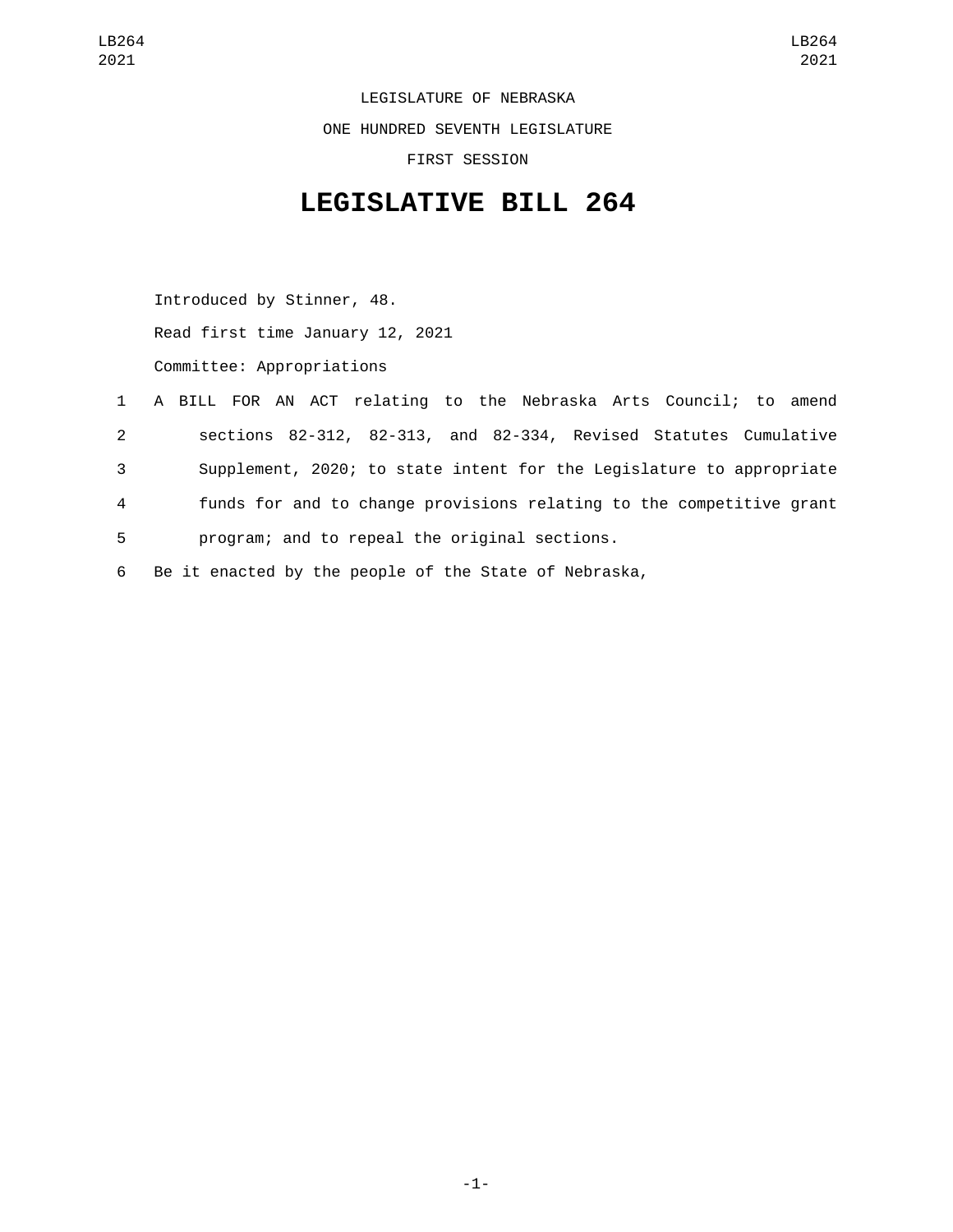Section 1. Section 82-312, Revised Statutes Cumulative Supplement, 2 2020, is amended to read:

82-312 The duties of the council shall be:3

 (1) To stimulate and encourage throughout the state the study and presentation of the performing and fine arts and public interest and 6 participation therein;

 (2) To make such surveys as may be deemed advisable of public and private institutions within the state engaged in artistic and cultural activities, including, but not limited to, music, theatre, dance, painting, sculpture, architecture, and allied arts and crafts, and to make recommendations concerning appropriate methods to encourage participation in and appreciation of the arts to meet the legitimate needs and aspirations of persons in all parts of the state;

 (3) To take such steps as may be necessary and appropriate to encourage public interest in the cultural heritage of our state and to 16 expand the state's cultural resources;

 (4) To encourage and assist freedom of artistic expression essential 18 for the well-being of the arts; and

 (5) To recommend to the Legislature a plan to divide the state into 20 cultural creative districts and certify them based on geographically contiguous area, artistic or cultural activities or facilities, promotion and preservation of artistic or cultural sites or events, educational uses of artistic or cultural activities or sites, and unique or niche 24 areas, activities, events, facilities, or sites.

 Sec. 2. Section 82-313, Revised Statutes Cumulative Supplement, 26 2020, is amended to read:

27 82-313 (1) The Nebraska Arts Council may:

(a) Hold public and private hearings;28

 (b) Enter into contracts, within the limit of funds available therefor, with individuals, organizations, and institutions for services furthering the educational objectives of the council's programs;

-2-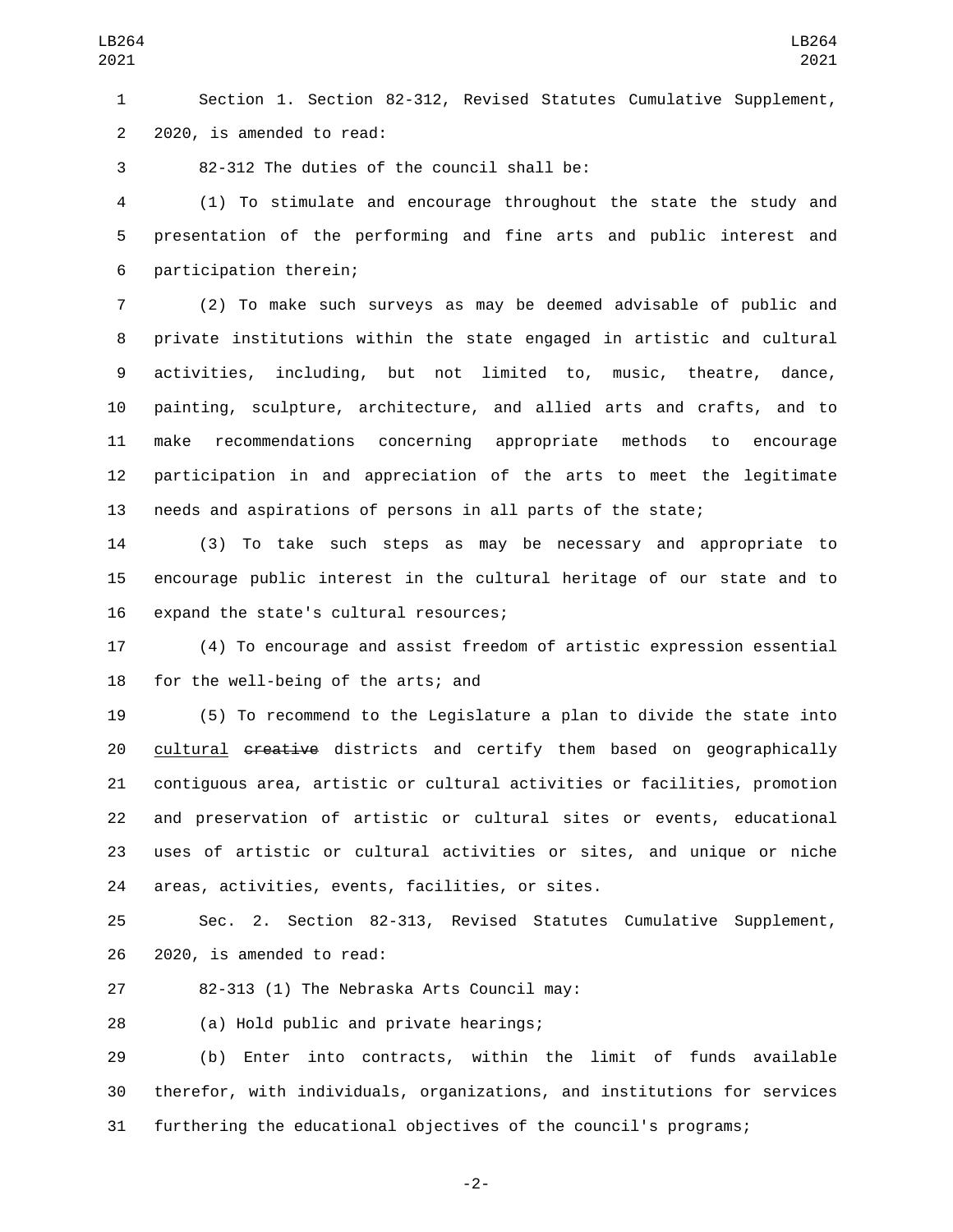(c) Enter into contracts, within the limit of funds available therefor, with local and regional associations for cooperative endeavors furthering the educational objectives of the council's programs;

 (d) Accept gifts, contributions, and bequests of unrestricted funds from individuals, foundations, corporations, and other organizations or institutions for the purpose of furthering the educational objectives of 7 the council's programs;

 (e) Distribute funds appropriated by the Legislature to any organization which has been designated as the state affiliate of the National Endowment for the Humanities for the period covered by the 11 appropriation;

 (f) Make and sign any agreements and do and perform any acts that may be necessary to carry out the purposes of sections 82-309 to 82-316;

 (g) Enter into contracts, make and sign any agreements, and perform any acts that may be necessary to stabilize funding for the arts and humanities and to carry out the intent of sections 82-330 to 82-333;

17 (h) Prepare <u>and implement a</u> plan that would permit<del>, to the extent</del> 18 that funds are available, the establishment of a competitive grant 19 program to award a grant to any cultural creative district that is certified pursuant to the plan adopted by the Legislature under subdivision (5) of section 82-312 and that meets the criteria for the competitive grant, including eligibility criteria, application and appeal processes, conditions on receipt of a grant, and consequences of failure to meet the conditions. It is the intent of the Legislature to appropriate one hundred thousand dollars each fiscal year from the General Fund for carrying out the purposes of the competitive grant 27 program; and

 (i) Adopt and promulgate rules and regulations to carry out its 29 powers and duties.

 (2) The council may request from any department, division, board, bureau, commission, or agency of the state such assistance and data as

-3-